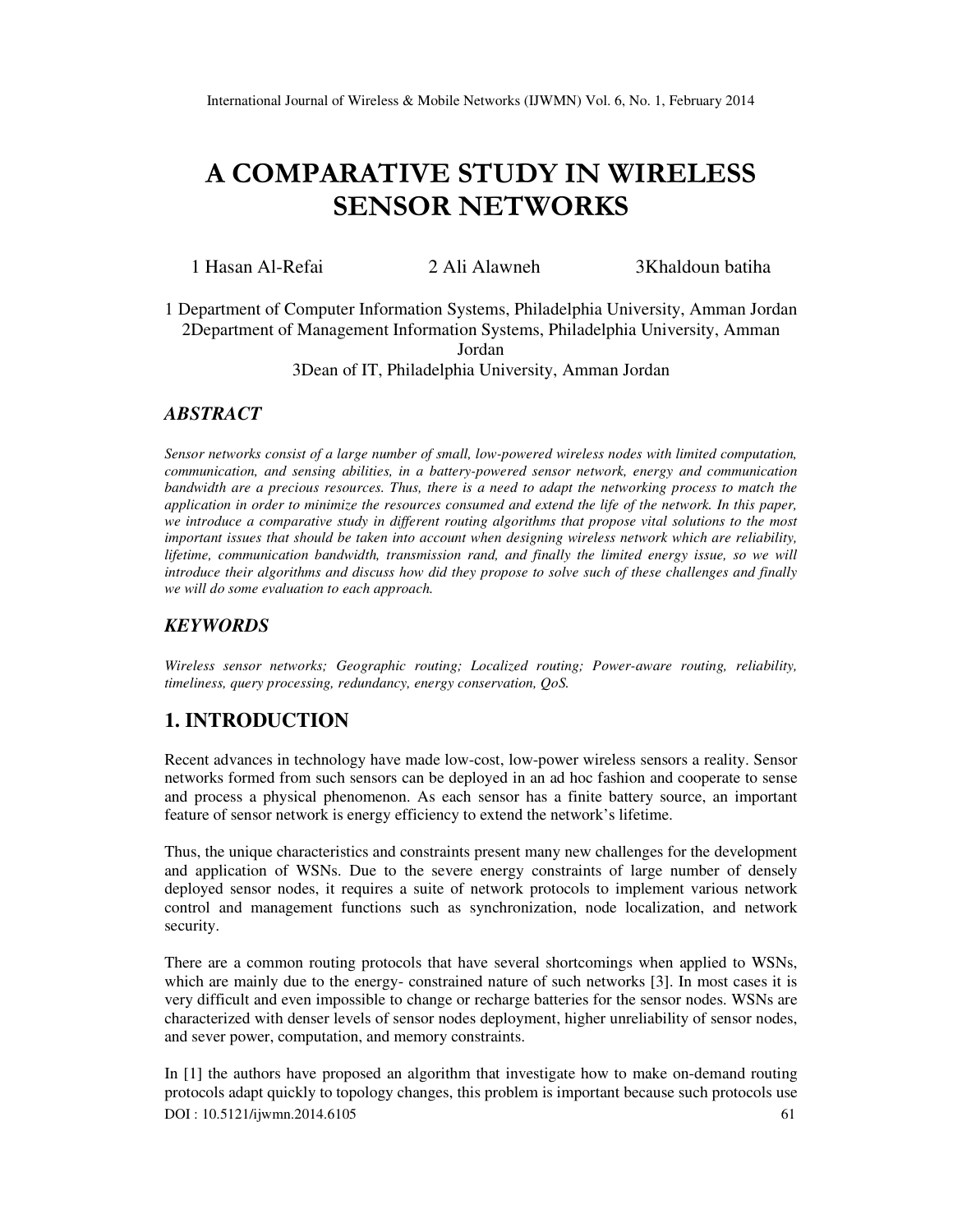route caches to make routing decisions; it is challenging because topology changes are frequent. They propose proactively disseminating the broken link information to the nodes that have that link in their caches. Proactive cache updating is key in making route caches adapt quickly to topology changes, it is also important to inform only the nodes that have cached a broken link to avoid unnecessary overhead. Thus, when a link failure is detected, the goal is to notify all reachable nodes that have cached the link about the link failure. They define a new cache structure called a cache table to maintain the information necessary for cache updates. A cache table has no capacity limit; its size increases as new routes are discovered and decreases as stale routes are removed.

The algorithm is fully-distributed, adaptive to the topology changes and fault-tolerant, since there is always a way to handle broken link or node failure.

Moreover, this algorithm eliminates the overhead of flooding route request into the network and can construct the multipaths on the fly. Thus, this algorithm is scalable and efficient and it has less communication and storage overhead than other algorithms while providing greater resilience to node failures.

In [3, 9] the authors have proposed a fast, randomized, distributed algorithm for organizing the sensors in a wireless sensor network in a hierarchy of clusters with an objective of minimizing the energy spent in communicating the information to the information processing center, but in the other hand, they assume that the communication environment is contention and error-free, so sensors do not have to retransmit any data, in the other words the overall reliability of the system is on a stake, since there is no redundancy mechanism to cope with network failures.

So the main concentration in this approach is how to reduce the overall power consumption in the system to cope with limited battery power or battery constraints.

In [4, 7] the authors have proposed an algorithm that handle the fault tolerant and reliability requirements for data information in sensor networks, so in this approach each node has a maximum transmission range to avoid link failure due to the power limitations of sensors(small battery), also it uses Total Time to Live (TTL) to adjust the level of data reliability, so that the more TTL the more possible paths used by the data the more robust it would be in the face of link or node failures, and TTL is always chosen to be slightly higher than the diameter of a network for the sake of necessary redundant packet.

In [5, 8] the authors have proposed an algorithm that is very based on query-based sensor systems, in which a user would issue a query with QoS requirements in term of reliability and timeliness and expect a response within a specific time which is called the deadline, where the fault-tolerant for the overall system can be achieved by redundancy of path and source and the optimal path and source redundancy is chosen depends on the routing algorithm they mentioned.

They also determine the optimal redundancy level that could satisfy the QoS requirements while prolonging the lifetime of the wireless sensor network. Since sensor networks are constrained with resources, they develop a hop-by-hop data dissemination paradigm to dynamically form multiple paths for data delivery, instead of incurring extra overhead to first formulate multiple paths before data delivery.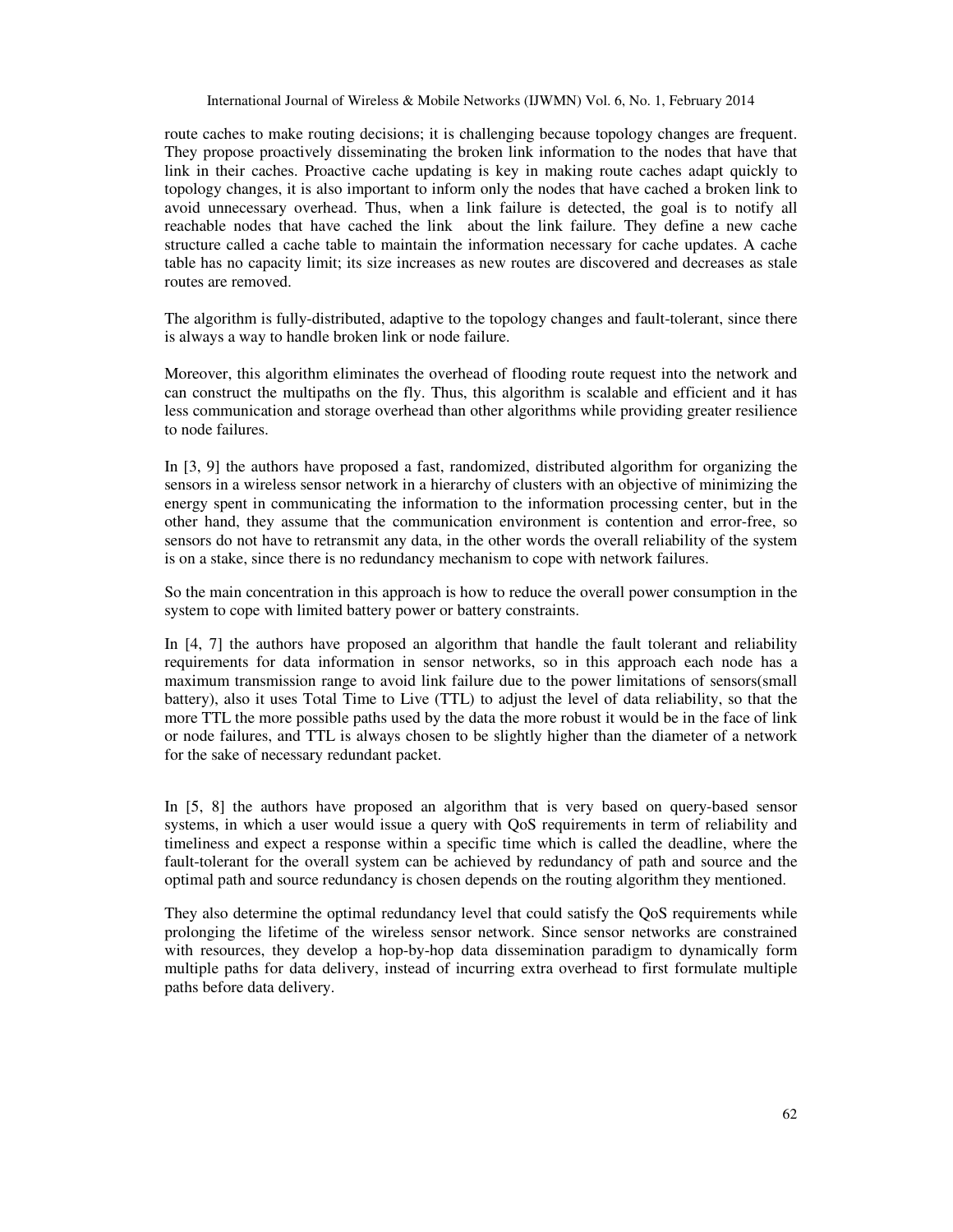## **2. THE PROPOSED ROUTING ALGORITHM**

In [13] the authors have proposed a dynamic source routing protocol to address the cache staleness issue which limits the mobility of the overall network because of the delay that is, a node is not notified when a cached route breaks until it uses the route to send packets.

When a node detects a link failure, the goal is to notify all reachable nodes that have cached that link to update their caches. To achieve this goal, the node detecting a link failure needs to know which nodes have cached the broken link and needs to notify such nodes efficiently. This goal is very challenging because of mobility and the fast propagation of routing information.

The solution is to keep track of topology propagation state in a distribution manner. Topology propagation state means which node has cached which link. In a cache table, a node not only stores routes but also maintains two types of information for each route which are how well routing information is synchronized among nodes on a route and which neighbor has learned which links through a route reply. Each node gathers such information during route discoveries and data transmission, without introducing additional overhead.

This approach enables dynamic source routing (DSR) to quickly remove stale routes, thus reducing packet losses, delivery latency, and replies.

In [14,17] the authors have proposed the geographical power efficient routing (GPER) protocol where each node knows whereabouts of the nodes within its power range and each intermediate node locally identifies the most power efficient path to the sub destination within its reach and forwards the packet to the next node on this locally identified path. The packet however, may not follow this path exactly since the sub destination changes

from node to node. Two mechanisms, force routing and perimeter routing, are applied in GPER to prevent infinite loops.

So, each sensor node makes local decisions as to how far to transmit; therefore, the protocol is power-efficient, localized, highly distributed, and scalable, in GPER, given a final destination, each node first establishes a sub destination within its maximum radio range, the node, however, may decide to relay the packet to this sub destination through an intermediary node or alter the sub destination if this will preserve power.

Three geographic multipath routing algorithms have been introduced (MGPSR, MGPERsub, and MGPERhop), which generate alternative paths probabilistically based only on local information. These algorithms identify and use different routes for different messages between a source and a destination, they take away from the load on the nodes that are on the preferred path between the end-points and distribute this load on the other nodes that are in the neighborhood. Of course, as these paths are less perfect than the preferred path, they are expected to introduce a degree of overhead, but experiments show that multipath routing improves the lifetime of the network, especially in cases where the communication is non-uniformly distributed in the network

In [1,20] the authors have proposed a distributed, randomized, clustering algorithm to organize the sensors in a wireless sensor network into clusters. Then they extend this algorithm to generate a hierarchy of cluster heads and observe that the energy savings increase with the number of levels in the hierarchy, they assume that sensors transmit at the same power level and hence they all have the same radio range, moreover they suppose that each sensor uses 1 unit of energy to transmit or receive I unit of data and finally, they assume that the network is fault-tolerant and the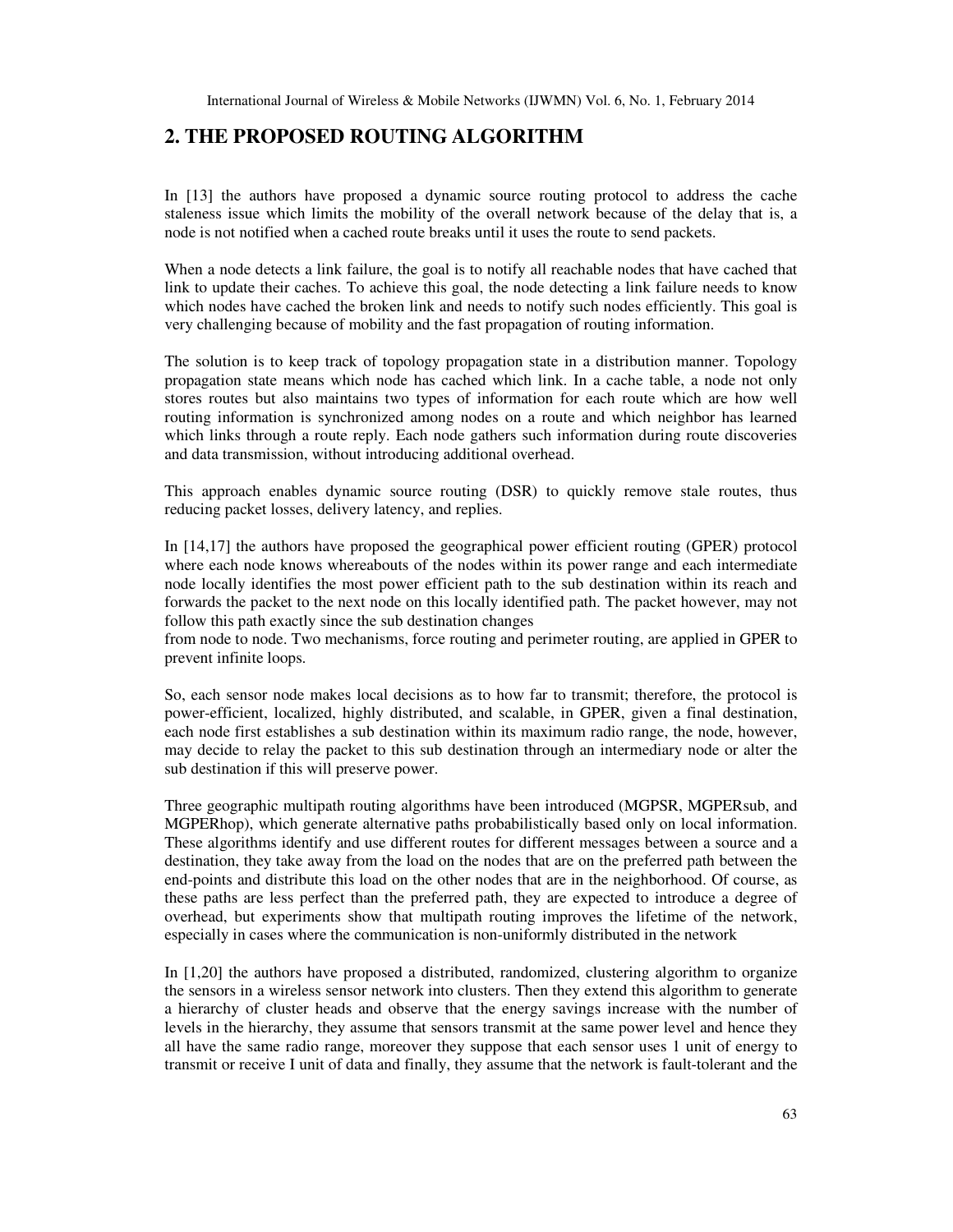communication environment is contention and error-free and sensor do not have to retransmit any data.

A routing infrastructure has been used in this approach, hence when a sensor communicates data to another sensor, only sensors on the routing path forward the data, which means the route should be established first and then data can be transmitted which adds time overhead to the system at all.

The algorithm states that each sensor in network becomes a cluster head and advertises itself to the sensors within its radio range, and it is called the volunteer cluster head, this advertisement is forwarded to all the sensors that are no more than k hops away from the cluster head where k is chosen by the algorithm and any sensor that receives such advertisements and is not itself a cluster head joins the cluster of the closest cluster head, any sensor that is neither a cluster head no has joined any cluster itself becomes a cluster head and then it is called the forced cluster head and since this algorithm is a distributed one, there is no need for clock synchronization between the sensors at all even if they were in the same cluster. Since this algorithm is a hierarchy based then each level does the same and elects the cluster head in the same manner.

In [15,18] the authors have proposed an algorithm based on majority voting in sensor network, under the assumptions that the topology of the network is fixed, each node has a maximum transmission range to overcome the power limitations of sensors, the propagation delay on each functioning link is equivalent, and the processing delay in each node is non zero.

In this approach, when nodes are first deployed, the sink node sends a control packet informing each node of the value of TTL (total time to live) where TTL is chosen under a certain criterion that is, the more TTL the more possible paths used by the data the more robust to cope with link or node failures, on the other hand, TTL Is always taken to be equal to the diameter of the network to eliminate redundant traffic while broadcasting, but for the sake of necessary redundant packet to perform majority voting, TTL should be set to be slightly higher the diameter. The majority voting could be trigger whenever 3 packets with the same sequence number arrive.

In [16,19] the authors have proposed an algorithm based on a hop-by-hop data dissemination paradigm to dynamically form multiple paths for data delivery, instead of incurring extra overhead to first formulate multiple paths before data delivery. They assume that sensors have the same initial energy level and sensors group themselves into distinct clusters in the system for energy conservation purpose, each cluster has a cluster head (CH) which is responsible for data reading and aggregating from sensor within same cluster and the role of cluster head is rotated fairly among sensors in same cluster using a specific algorithm such as HEED or LEACH which will help to conserve energy and prolong the lifetime of the network so that sensors will not quickly deplete their energy, not only that but also the transmission power of a sensor even when it is a cluster head is reduced to a minimum level to enable it to communicate within one-hop radio range, thus a sensor node should use a multi-hop route protocol to enable it to communicate with another sensor distant away.

 Two forms of redundancy are used in this approach to help fault tolerance and lifetime reasons which are path and source redundancy, that is, instead of having a single path to connect a source cluster to the processing center, m disjoint paths may be used, on the other hand, they use m sensor nodes to return readings to cope with sensor hardware and software faults.

In cluster network a source cluster head must send data information to the processing center and this will consume energy depends on the length of the path between CH and the processing cluster, if the overall system energy falls below a threshold value say threshold energy then the system is considered as having depleted its energy. That is, the consumed energy can be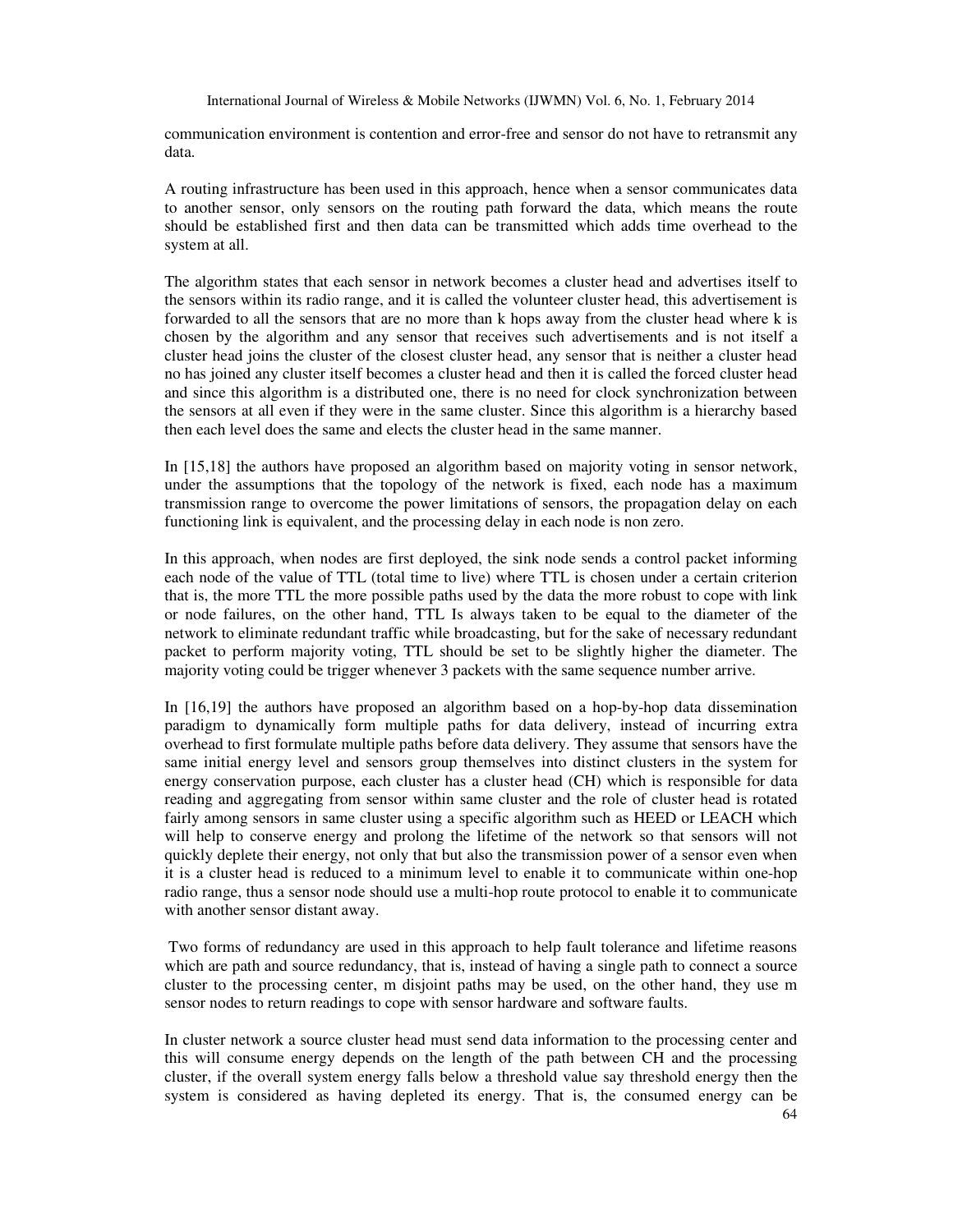computed in terms of the energy to run the transmitter and receiver circuitry, the amplification energy that is used to achieve acceptable signal to noise ratio, the loss energy due to channel transmission.

Thus, the system lifetime can be defined here as the total number of queries the system can answer correctly until it fails due to either channel or sensor faults or when the system energy approaches the threshold level energy.

 In [23] their work based on [21] to conduct a measurement study on a large-scale operating sensor network system, GreenOrbs, with up to 330 nodes deployed in the wild. they aim to understand how the sensor network performs when it scales to contain hundreds or even thousands of nodes.

# **3. EVALUATION**

The approach in [13] achieves fault-tolerance to the wireless network against link or node failures by using caching technique in dynamic source routing which quickly removes stale routes, thus it reduce packet losses, delivery latency, and replies.

The approach in [14,17] achieves power efficient routing method which enables the nodes to adaptively chooses the transmission range to minimize the power consumption of the sensor as well as of the non-participating listeners, and by using three families of probabilistic geographical multipath routing protocols, they improve the network lifetime of wireless network, in addition, all of these protocols are highly power efficient, distributed and scalable, on the other hand, the reliability of the network still not handled in this approach.

The approach in [1,19] achieves conservation to the total energy by minimizing the total energy spent in the system to communicate the information gathered by these sensors to the information processing center and even this approach has a significant improvement on a time complexity over many clustering algorithms and this makes this approach suitable for networks of large number of nodes, it is still has a problem with reliability since it states that the communication environment is contention and error free, moreover it neglects the fact that the cluster heads in this architecture spend relatively more energy than other sensors because they have to receive information from all the sensors within their clusters, aggregate this information and then communicate to the higher level cluster heads or the information processing center.

The approach in [15,18] achieves reliability and fault tolerance for a simple network with fixed topology which is free of crash failures but it is still unable to cover dynamic and sophisticated networks reliabilities which are changing very quickly, on the other hand it, didn't handle the problem of power limitations of sensors or manage energy usage.

The approach in [16,19] achieves quality of service requirements in terms of reliability and timeliness while maximizing the lifetime of query-based sensor networks by using hop-by-hop packet broadcasting protocol, in the other hand this approach is based on the average behavior without considering dynamics such as more energy may be consumed by some sensors over others or some sensors may fail earlier than others. It doesn't handle multiple QoS levels from multiple queries and the bandwidth here is a bottle-neck, since much redundancy is achieved by hop-by-hope packet broadcasting protocol.

The approach in [23] achieves two contributions, first, they argue that they are the first to conduct a long term and large-scale measurement study on an operating sensor network in the wild. Where they present observations across a variety of layers in the network that provide research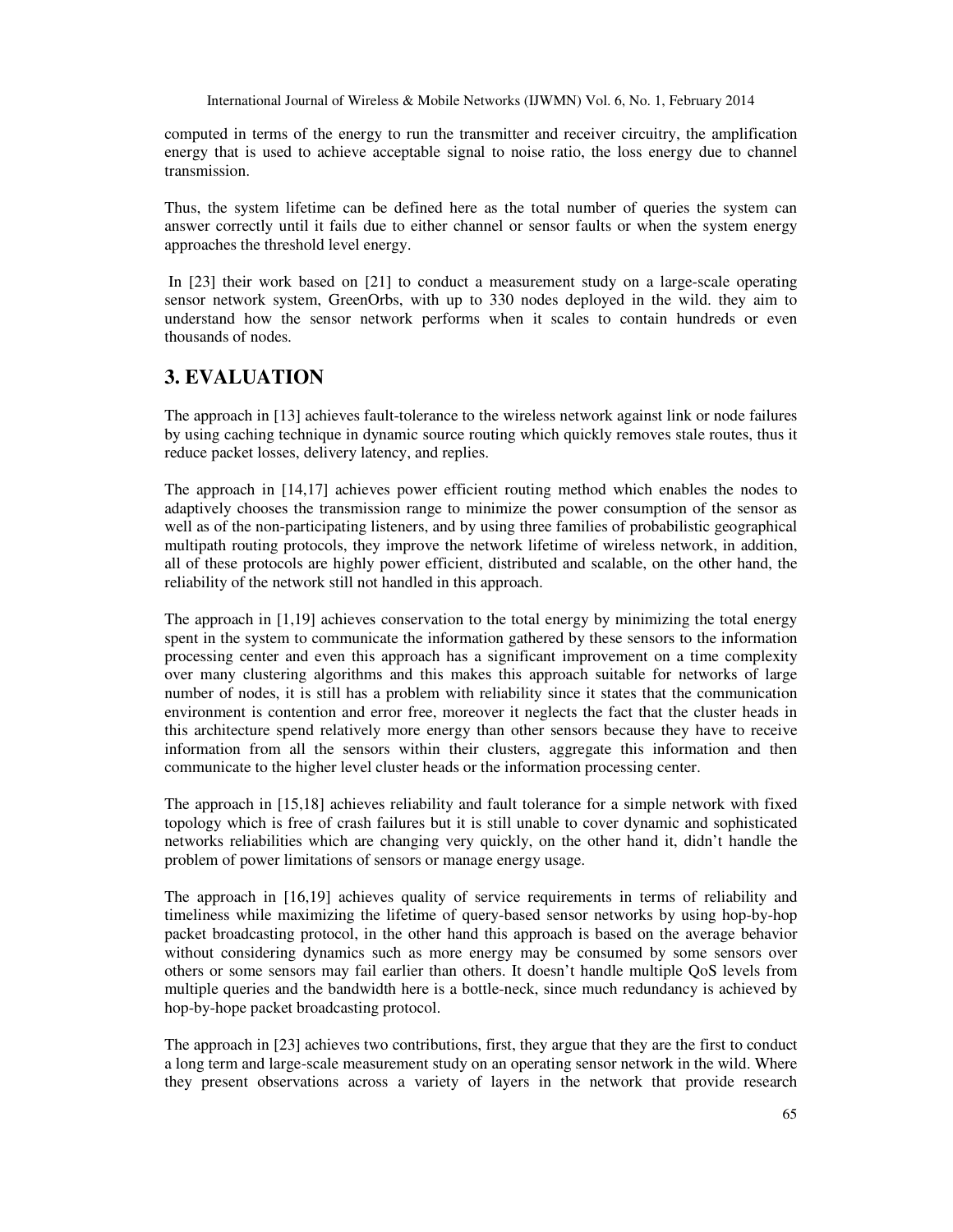community empirical experiences on how practical problems affect when the sensor network scales.

Second, based on their basic findings from the system measurement, they propose and initially attempt to validate three conjectures that provide guidelines for future algorithm and protocol designs with larger scale sensor networks. That is, 1- they thought it possible that some of the intermediate nodes bottleneck the entire network, and most of currently used indicators may not accurately capture them; 2- most of the wireless links in large scale sensor networks are physically stable. But due to the dynamic features mainly come from the inherent concurrency of network operations that need to be further investigated and considered in designing scalable network protocols. 3- the environment, while with insignificant dynamics, has an unpredictable impact on thesensor network under it. They suggest that an event based routing structure can be trained optimized and thus better adapt to the wild environment when building a large-scale sensor network.

#### **REFERENCES**

- [1] Seema Bandyopadhyay and Edward J, Coyle, An Energy Efficient Hierarchical Clustering Algorithm for Wireless Sensor Networks.
- [2] D.B. Johnson, D.A. Maltz, Dynamic source routing in ad hoc wireless networks, in: Mobile Computing, 1996, pp. 153–181.
- [3] S. Murthy, J.J. Garcia-Luna-Aceves, An efficient routing protocol for wireless networks, Mobile Networks and Applications 1 (2) (1996) 183–197.
- [4] V.D. Park, M.S. Corson, A highly adaptive distributed routing algorithm for mobile wireless networks, in: INFOCOM, 1997, pp. 1405–1413.
- [5] C. Perkins, Ad hoc on-demand distance vector routing, in: MILCOM '97 Panel on Ad Hoc Networks, 1997.
- [6] C. Perkins, P. Bhagwat, Highly dynamic destinationsequenced distance-vector routing (DSDV) for mobile computers, in: SIGCOMM, 1994.
- [7] A. Rao, S. Ratnasamy, C. Papadimitriou, S. Shenker, I. Stoica, Geographic routing without location information, in: MobiCom, 2003, pp. 96–108.
- [8] V. Rodoplu, T. Meng, Minimum energy mobile wireless networks, in: ICC, 1998, pp. 1633–1639.
- [9] L. Li, J. Halpern, Minimum energy mobile wireless networks revisited, in: ICC, 2001.
- [10] Q. Li, J. Aslam, D. Rus, Distributed energy-conserving routing protocols for sensor networks, in: IEEE HICSS, 2002
- [11] J.H. Chang, L. Tassiulas, Energy conserving routing in wireless ad hoc networks, in: INFOCOM, 2000, pp. 22–31.
- [12] Y.B. Ko, N.H. Vaidya, Location-aided routing (LAR) in mobile ad hoc networks, in: MobiCom, 1998, pp. 66–75.
- [13] Xin Yn, Distributed cache updating for the dynamic source routing protocol, IEEE TRANSACTIONS ON MOBILE COMPUTING, VOL. 5, NO. 6, JUNE 2006
- [14] Shibo Wu, K. Selc, uk Candan, Power-aware single and multipath geographic routing in sensor networks. Elsevier, Ad Hoc Networks 5 (2007) 974–997
- [15] Jen-Yeu Chen, Yen-Shiang Shue, Hakeem Ogunleye, Saurabh Bagchi, A comparative study on data fault tolerant requirements for data propagation in sensor networks.
- [16] Anh Phan Speer Ing-Ray Chen Virginia Tech, On Optimal Path and Source Redundancy for Achieving QoS AND Maximizing Lifetime of Query-Based Wireless Sensor Networks
- [17] Haojun Huang\*, Guangmin Hu, Fucai Yu. Energy-aware multipath geographic routing for detouring mode in wireless sensor networks. European Transactions on Telecommunications. Volume 22, Issue 7, pages 375–387, November 2011
- [18] Ehsan, S. A Survey on Energy-Efficient Routing Techniques with QoS Assurances for Wireless Multimedia Sensor Networks. Communications Surveys & Tutorials, IEEE. Second Quarter 2012
- [19] Debnath Bhattacharyya , Tai-hoon Kim , and Subhajit Pal. A Comparative Study of Wireless Sensor Networks and Their Routing Protocols. Journal of MDPI Sensors. 2010.